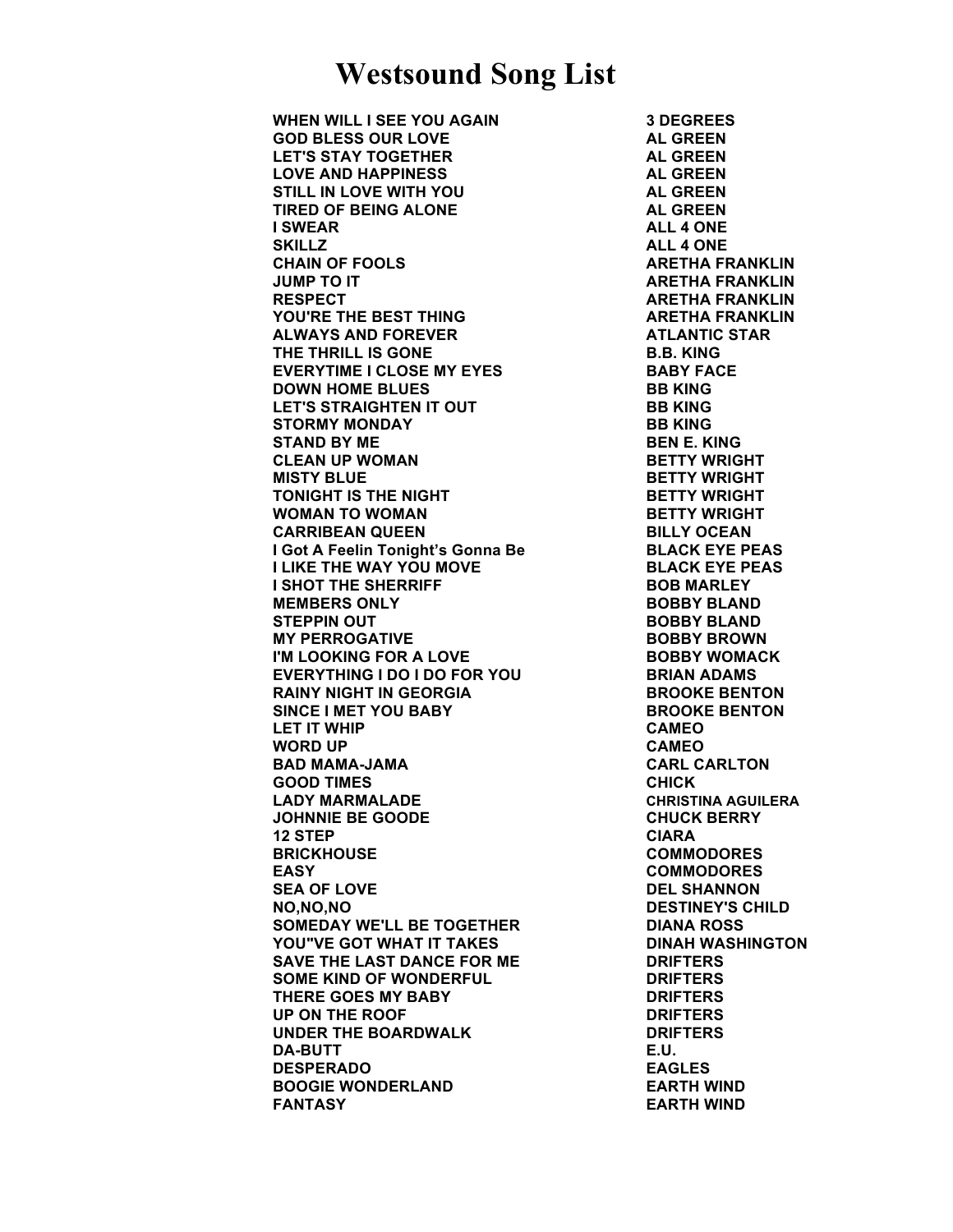**HEARTS OF FIRE EARTH WIND KUNG FU FIGHTING EARTH WIND LOVER'S HOLIDAY EARTH WIND SHINING STAR EARTH WIND SING A SONG EARTH WIND REASONS Earth Wind & Fire DO YOU REMEMBER(SEPTEMBER) EARTH/WIND/FIRE KNOCK ON WOOD EDDIE FLOYD CROCK ROCK ELTON JOHN TO BE REAL EMOTIONS WONDERFUL TONIGHT ERIC CLAPTON ATLAST ETTA JAMES ATOMIC DOG FUNKADELICS BREEZIN GEORGE BENSON DO YOU LOVE ME(MASHED POTA GEORGIA SATTELITE MID-NIGHT TRAIN TO GEORGIA GLADYS KNIGHT FINALLY GOT MYSELF TOGETHER IMPRESSIONS BETWEEN THE SHEETS ISLEY BROTHERS I LIKE ISLEY BROTHERS SECRET LOVER ISLEY BROTHERS LONELY TEAR DROPS JACKIE WILSON COLD SWEAT JAMES BROWN GONNA HAVE A FUNKY GOOD TM JAMES BROWN I FEEL GOOD JAMES BROWN I GOT THE FEELIN JAMES BROWN IT'S A MAN'S WORLD JAMES BROWN PAPA'S GOT A BRAND NEW BAND JAMES BROWN PASS THE PEAS JAMES BROWN SAY IT LOUD JAMES BROWN THE BIG PAY BACK JAMES BROWN TRY ME JAMES BROWN MR.MAGIC JASON MILES MR.BIG STUFF JEAN KNIGHT CHANGES IN LATTITUDE JIMMY BUFFET COME MONDAY JIMMY BUFFET MARGARITAVILLE JIMMY BUFFET MARGARITIVILLE JIMMY BUFFET LAST TWO DOLLARS JOHHNY TAYLOR BOOGIE SHOES KC & SUNSHINE BAN GET DOWN TONIGHT KC & SUNSHINE BAN BUY ME A ROSE KENNY ROGERS LADIES NIGHT KOOL AND GANG SHE'S FRESH KOOL AND GANG GET DOWN ON IT KOOL&THE GANG GROOVELINE KOOL&THE GANG IF LOVING YOU IS WRONG LUTHER INGRAM SHINNING STAR MANHATTANS ELECTRIC SLIDE MARCIA GRIFFITHS LET'S GET IT ON MARVIN GAYE SEXUAL HEALING MARVIN GAYE WHAT'S GOING ON MARVIN GAYE PUMPS-N-BUMPS MC HAMMER DON'T STOP TI YOU GET ENOUGH MICHAEL JACKSON NO PARKING ON THE DANCE FL MIDNIGHT STAR JUST ONE OF THEM DAYS MONICA THIS IS HOW WE DO IT MONTEL JORDAN**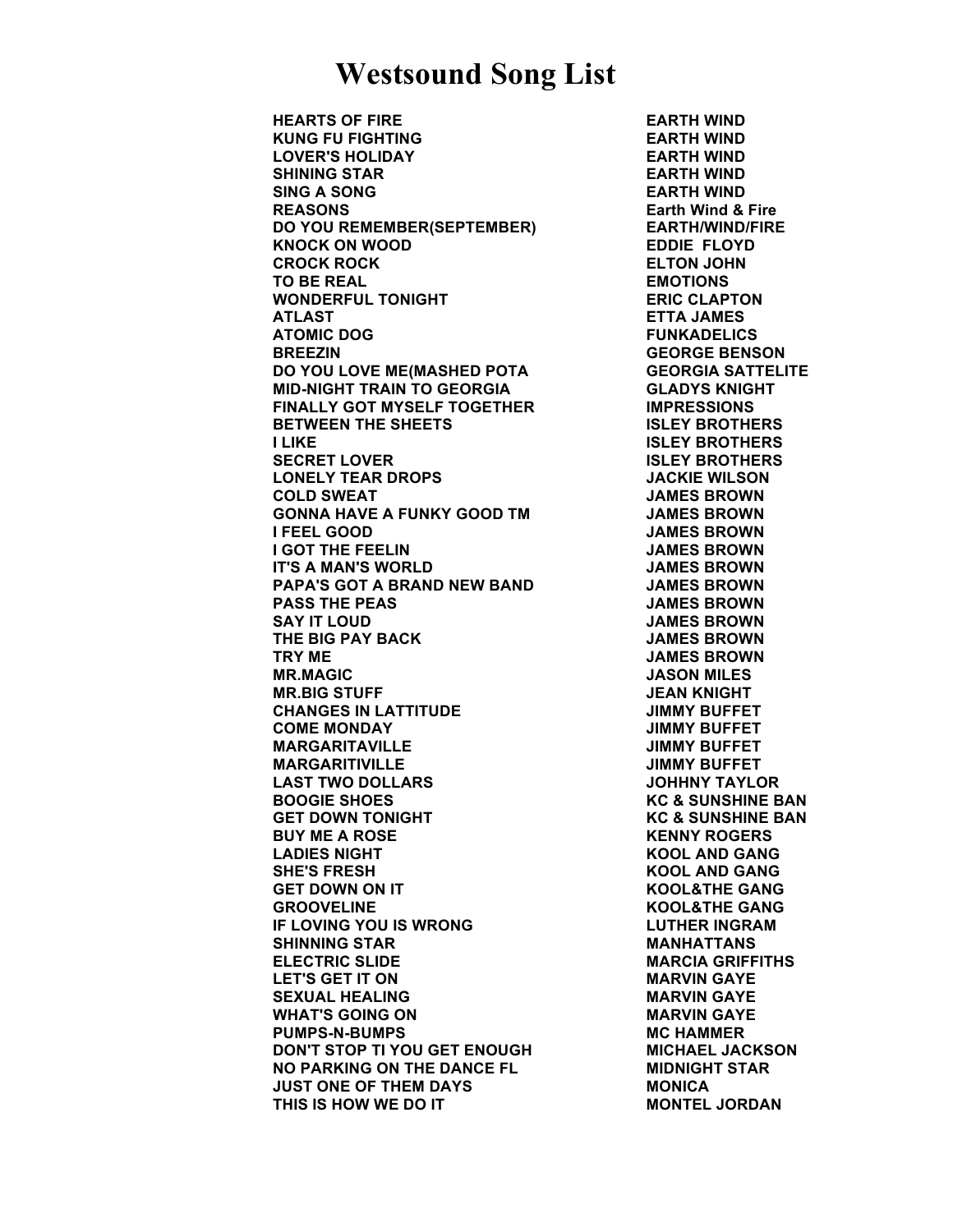**WILD FLOWER NEW BIRTH LOOT NOTORIOUS B.I.G FIRE OHIO PLAYERS SKIN TIGHT OHIO PLAYERS CUTIPIE ONE WAY A CHANGE GONNA COME OTIS REDDING BRING IT ON HOME TO ME OTIS REDDING CHAIN GANG OTIS REDDING FA FA FA FA FA FA FA FA FA OTIS REDDING FOR YOUR PRECIOUS LOVE OTIS REDDING MR PITIFUL OTIS REDDING THESE ARMS OF MINE OTIS REDDING I CAN'T GET NO SATISFACTION COTIS REDDING SITTIN ON THE DOCK OF THE BAY OTIS REDDING YOU SEND ME OTIS REDDING HEY-YA OUTKAST I LIKE THE WAY YOU MOVE OUTKAST CREAM PRINCE PURPLE RAIN PRINCE WANNA BE YOUR LOVER FRINCE GEORGIA ON MY MIND RAY CHARLES SUPERFREAK RICK JAMES UNCHAINED MEDLEY RIGHTOUS BROTHE PUSH IT SALT AND PEPPA ANOTHER SATURDAY NIGHT SAM COOKE EVERYBODY LOVES TO CHA CHA SAM COOKE HAVING A PARTY SAM COOKE MEET ME AT MARY'S PLACE SAM COOKE BRING IT HOME TO ME SAM COOKE DO THE TWIST SAM COOKE ONLY 16 SAM COOKE SOOTHE ME SAM COOKE THE TWIST SAM COOKE UNCHAINED MEDLEY SAM COOKE SECOND THAT EMOTION SMOKEY ROBINSON GET ON UP SOLO** WHENEVER YOU CALL ME SPINNERS **I'LL TAKE YOU THERE STAPLE SINGERS HIGER GROUND STEVIE WONDER SUPERSTITION STEVIE WONDER YOU ARE THE SUNSHINE OF MY STEVIE WONDER BETCHA-BY-GOLLY WOW STYLISTICS BOOGIE OOGIE OOGIE TASTE OF HONEY AIN 'T TOO PROUD TO BEG TEMPTATIONS JUST MY IMAGINATION TEMPTATIONS MY GIRL TEMPTATIONS PAPA WAS A ROLLING STONE TEMPTATIONS THE WAY YOU DO THE THINGS TEMPTATIONS TWIST AND SHOUT THE BEATLES TEQUILA THE CHAMPS CHARLIE BROWN THE COASTERS YOU"RE SO FINE THE FALCONS PROUD MARY TINA TURNER BROWN EYE GIRL SERVICE SERVICE SERVICE SERVICE SERVICE SERVICE SERVICE SERVICE SERVICE SERVICE SERVICE SERVICE SERVICE SERVICE SERVICE SERVICE SERVICE SERVICE SERVICE SERVICE SERVICE SERVICE SERVICE SERVICE SERVICE SERVIC ROCK STEADY WHISPERS THE BEAT GOES ON WHISPERS**